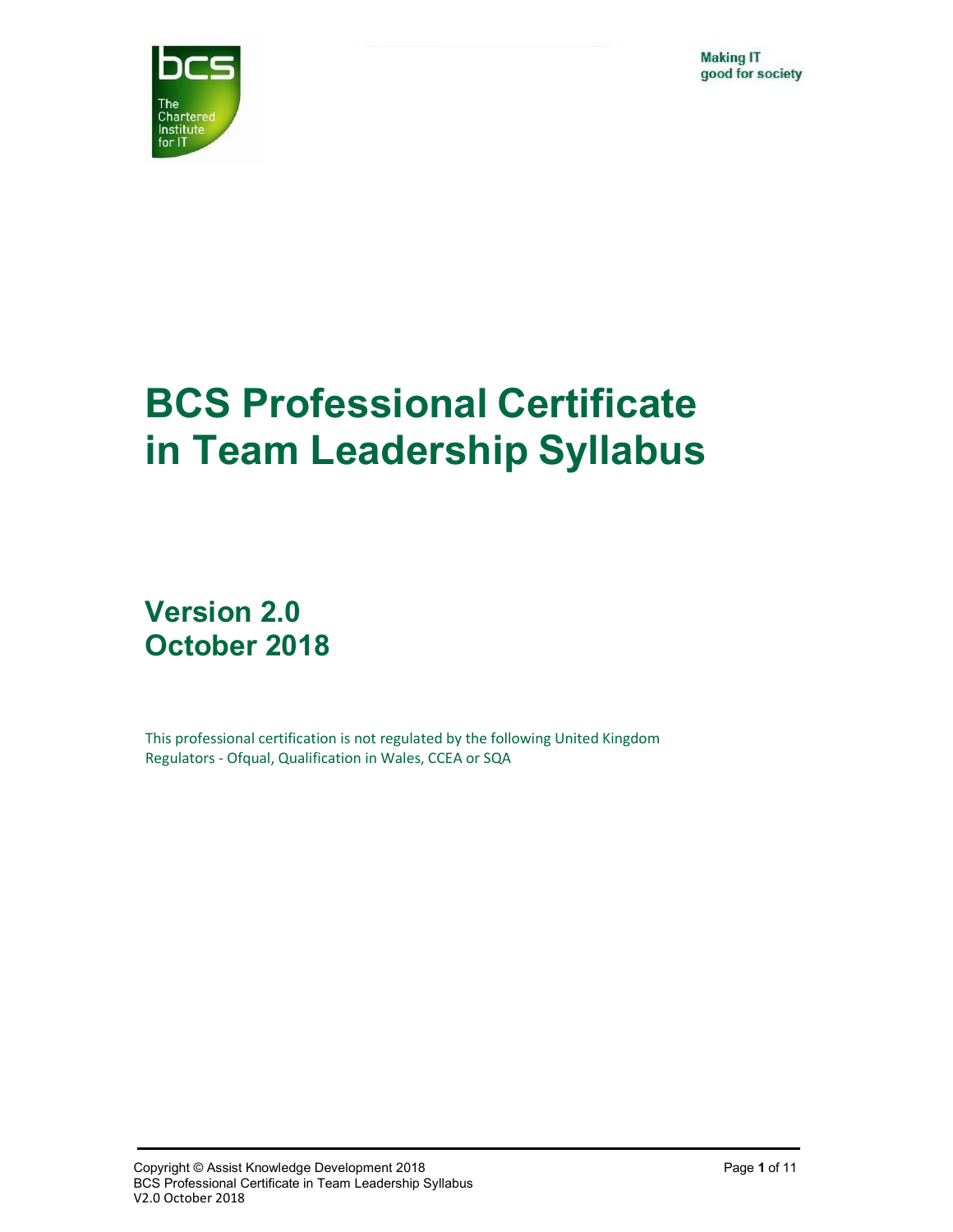# **Contents**

|    |                                        | Additional time for candidates requiring Reasonable Adjustments due to a disability  6                                                                                                           |                       |
|----|----------------------------------------|--------------------------------------------------------------------------------------------------------------------------------------------------------------------------------------------------|-----------------------|
|    |                                        | Additional time for candidates whose language is not the language of the examination  6                                                                                                          |                       |
|    |                                        |                                                                                                                                                                                                  |                       |
|    |                                        |                                                                                                                                                                                                  |                       |
| 1. |                                        |                                                                                                                                                                                                  |                       |
|    | 1.1<br>1.2                             | Definition of Leadership<br><b>Leadership Theories</b>                                                                                                                                           | 8<br>8                |
| 2. |                                        |                                                                                                                                                                                                  |                       |
|    | 2.1<br>2.2<br>2.3                      | Responsibilities of the Team Leader<br>Leadership Styles<br><b>Action Centred Leadership</b>                                                                                                     | 8<br>8<br>8           |
| 3. |                                        |                                                                                                                                                                                                  |                       |
|    | 3.1<br>3.2<br>3.3<br>3.4               | <b>Building Trust</b><br>Concept of EQ<br>El Competencies<br><b>Strategies for Developing Emotional Awareness</b>                                                                                | 8<br>8<br>8<br>8      |
| 4. |                                        |                                                                                                                                                                                                  |                       |
|    | 4.1                                    | Team Engagement & Empowerment<br>Situational Leadership                                                                                                                                          | 8<br>୪                |
| 5. |                                        |                                                                                                                                                                                                  | 8                     |
|    | 5.1<br>5.2<br>5.5                      | The Betari Box<br>Mehrabian's Rule<br>5.3 Thomas-Kilmann Conflict MODE Instrument<br>5.4 Communication Styles<br>Influencing                                                                     | 8<br>8<br>8<br>8<br>8 |
| 6. |                                        |                                                                                                                                                                                                  |                       |
|    | 6.1<br>6.2<br>6.3<br>6.4<br>6.5<br>6.6 | Definition of Performance<br>Development of competence<br><b>Setting Performance Objectives</b><br><b>Evaluating Performance</b><br>Situation-Behaviour-Impact model<br>Coaching for Performance | 8<br>8<br>8<br>8      |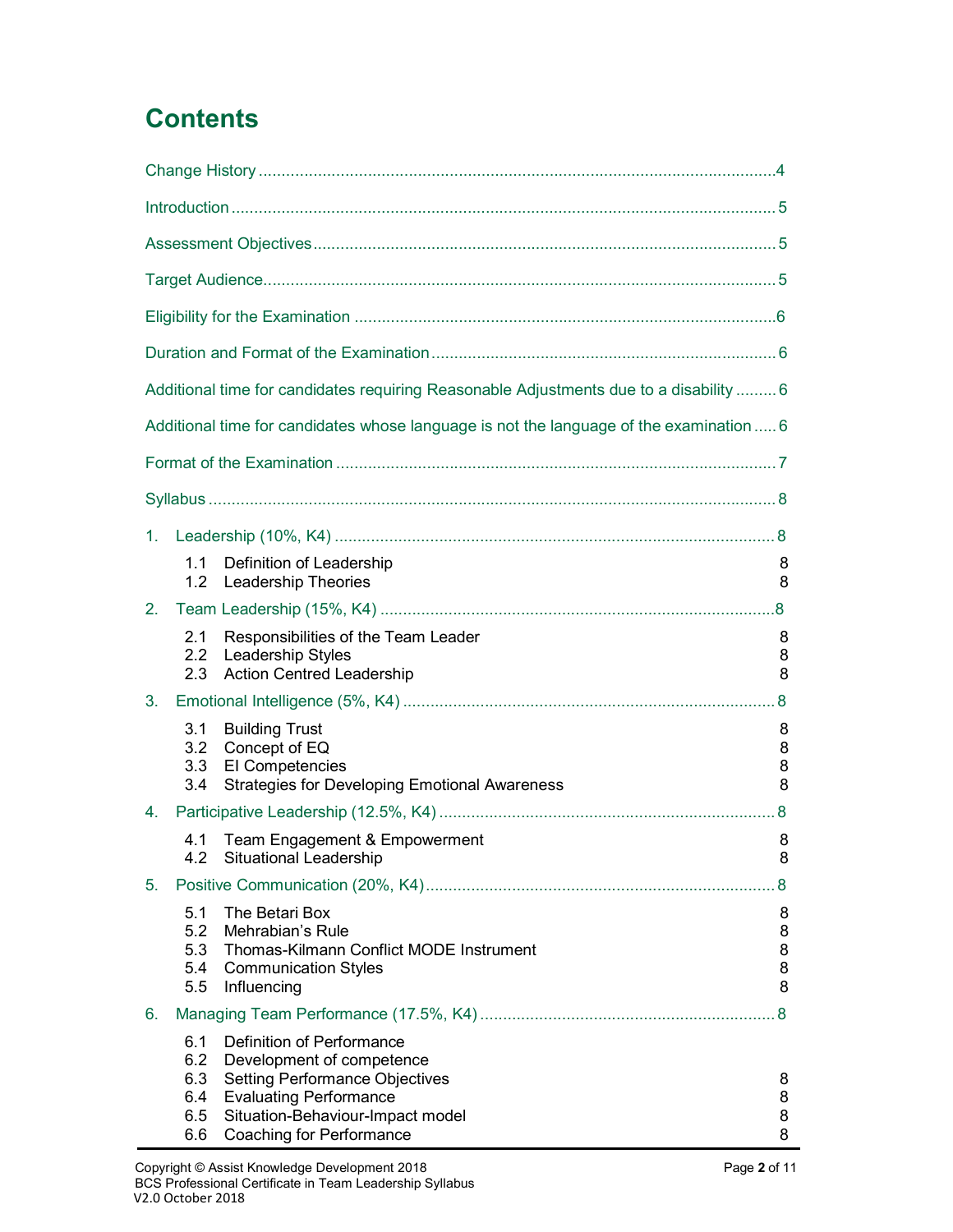|    |            | 7.1 Identifying Priorities<br>7.2 Managing Time<br>7.3 The Time Management Matrix           | 8<br>8<br>8      |
|----|------------|---------------------------------------------------------------------------------------------|------------------|
| 8. |            |                                                                                             |                  |
|    | 8.1<br>8.4 | Impact of Change<br>8.2 The Change Curve<br>8.3 Communicating Change<br>Implementing Change | 9<br>9<br>9<br>9 |
|    |            |                                                                                             | 9                |
|    |            |                                                                                             |                  |
|    |            |                                                                                             |                  |
|    |            |                                                                                             |                  |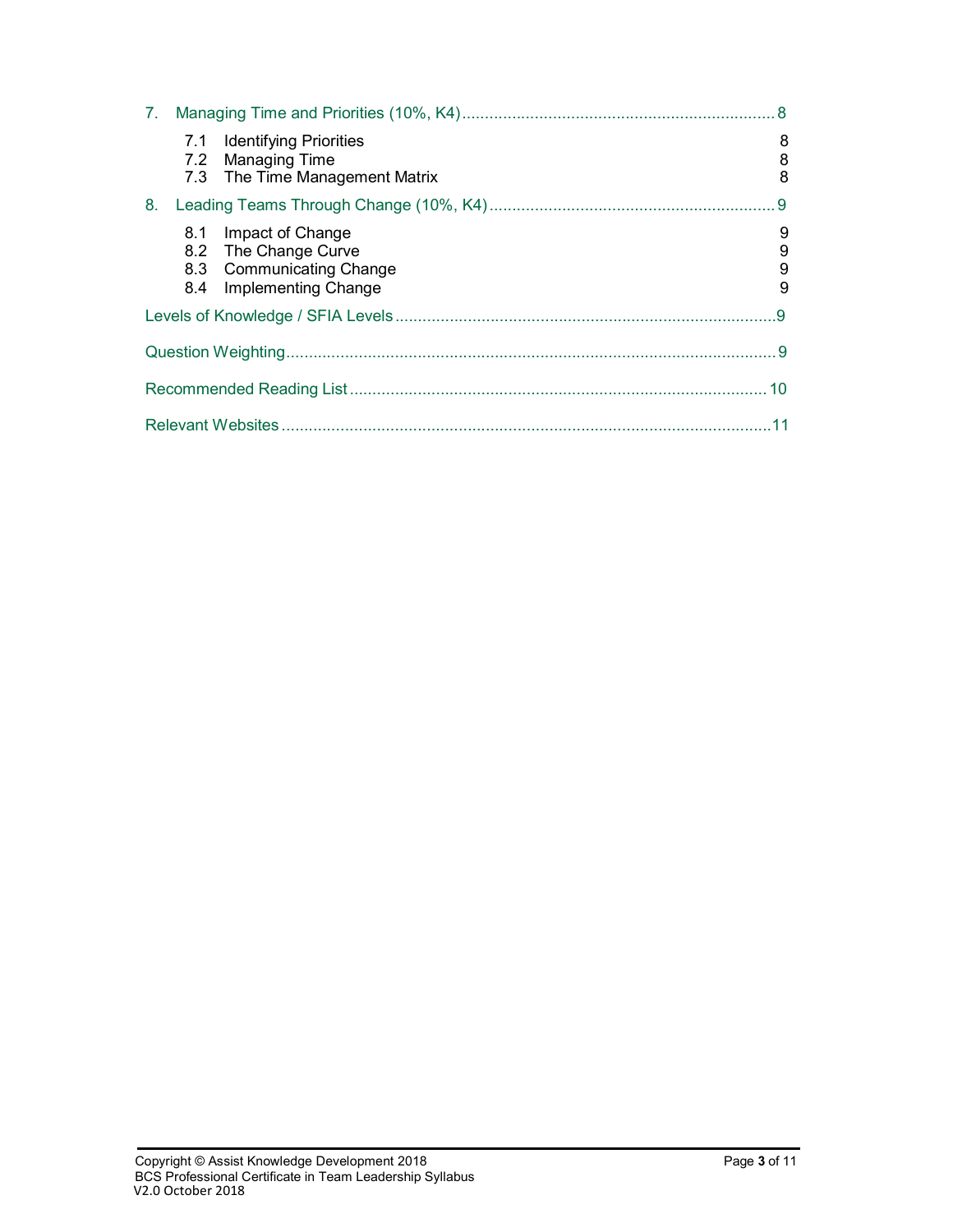### Change History

Any changes made to the syllabus shall be clearly documented with a change history log. This shall include the latest version number, date of the amendment and changes made. The purpose is to identify quickly what changes have been made.

| <b>Version</b><br><b>Number</b> | <b>Changes Made</b>                                    |
|---------------------------------|--------------------------------------------------------|
| Version 2.0                     | Revised syllabus                                       |
| October 2018                    |                                                        |
| Version 1.2                     | Strapline regarding regulated statement has been added |
| December 2016                   |                                                        |
| Version 1.1                     | Update to pass mark                                    |
| <b>July 2016</b>                |                                                        |
| Version 1.0                     | <b>Syllabus Created</b>                                |
| October 2015                    |                                                        |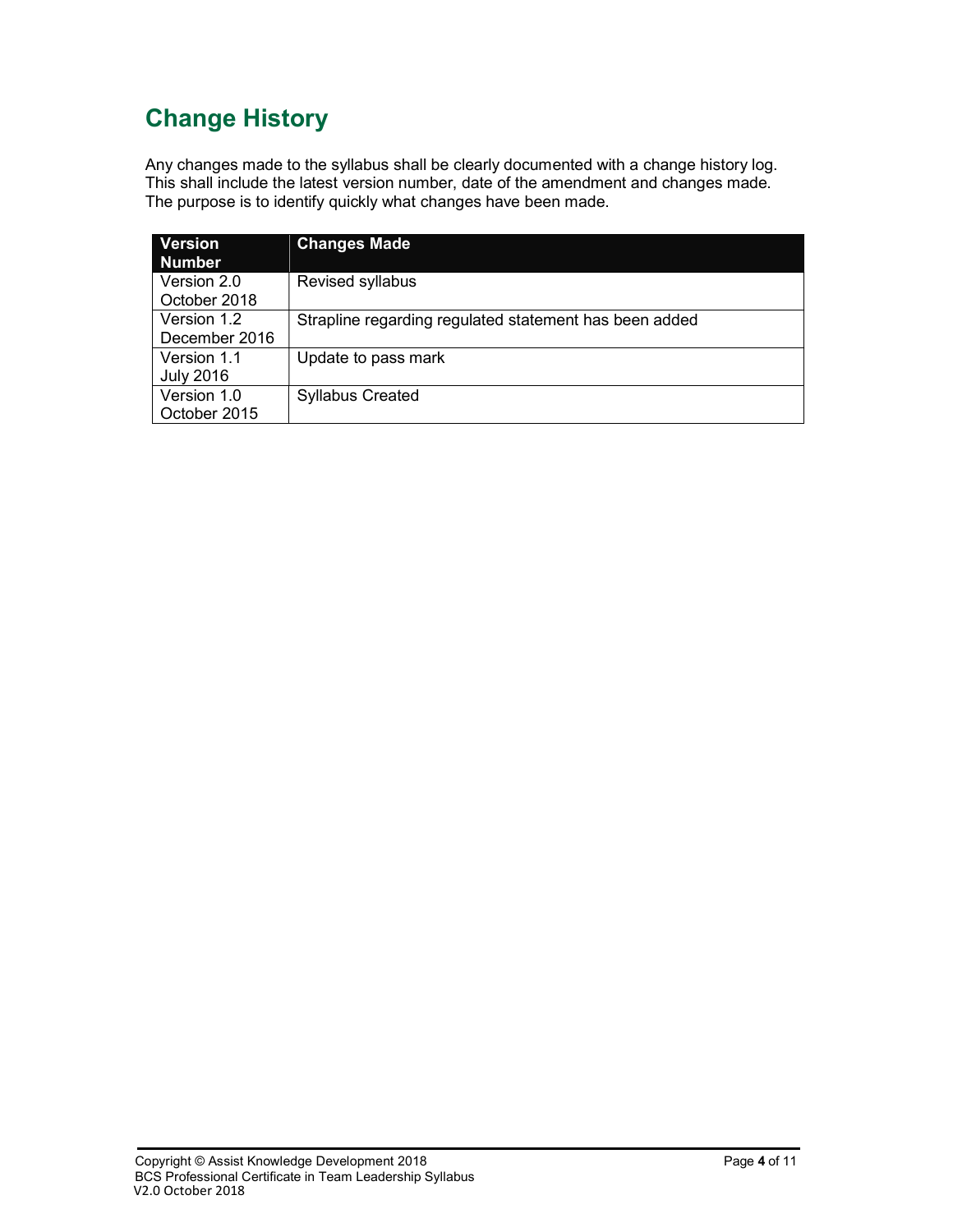### Introduction

The BCS Professional Certificate in Team Leadership assesses knowledge and understanding of the concepts, tools and techniques used to successfully lead and manage teams for high performance. The syllabus assesses candidates understanding of a range of best-practice models for leadership, management and interpersonal skills, which are required in the modern workplace.

### Assessment Objectives

Candidates should be able to:

- Understand the impact of management and leadership behaviour on teams, individuals and the organisation
- Understand the importance of being a behavioural role model for the team
- Identify the benefits and drawbacks of different leadership styles
- Describe the key factors that will influence the choice of leadership style in your team
- Describe appropriate actions to enhance leadership behaviour in the context of Adair's Action-centred Leadership
- Assess own leadership and management behaviours and potential in the context of Goleman's EQ using feedback from others
- Understand how communication affects team behaviour and performance
- Explain how to communicate and influence effectively
- Describe a range of tools to engage and empower individuals and teams
- Understand the value of managing performance for organisational and individual needs
- Explain how to manage team members in the context of Hersey & Blanchard's Situational Leadership Model®
- Explain the four stages of competence development
- Describe how to set clear performance objectives for individuals, which are aligned with organisational strategy and vision
- Understand how to evaluate and manage the performance of individuals in the team
- Describe the value of performance feedback and how to provide it effectively using a range of tools
- Explain how Whitmore's GROW model can be used to coach team members to high performance
- Identify a range of techniques for dealing constructively with underperformance
- Understand how to prioritise work effectively in a changing environment
- Describe techniques for decision-making which support different levels of team empowerment
- Understand the effects of organisational change on individuals
- Describe effective communication strategies to lead the team through change
- Explain Kotter's process for implementing change

### Target Audience

This certification is relevant for anyone wishing to gain an understanding of the key frameworks and techniques applied when leading teams. The certification will be of benefit to anyone responsible for leading teams on business change projects, in particular senior business analysts.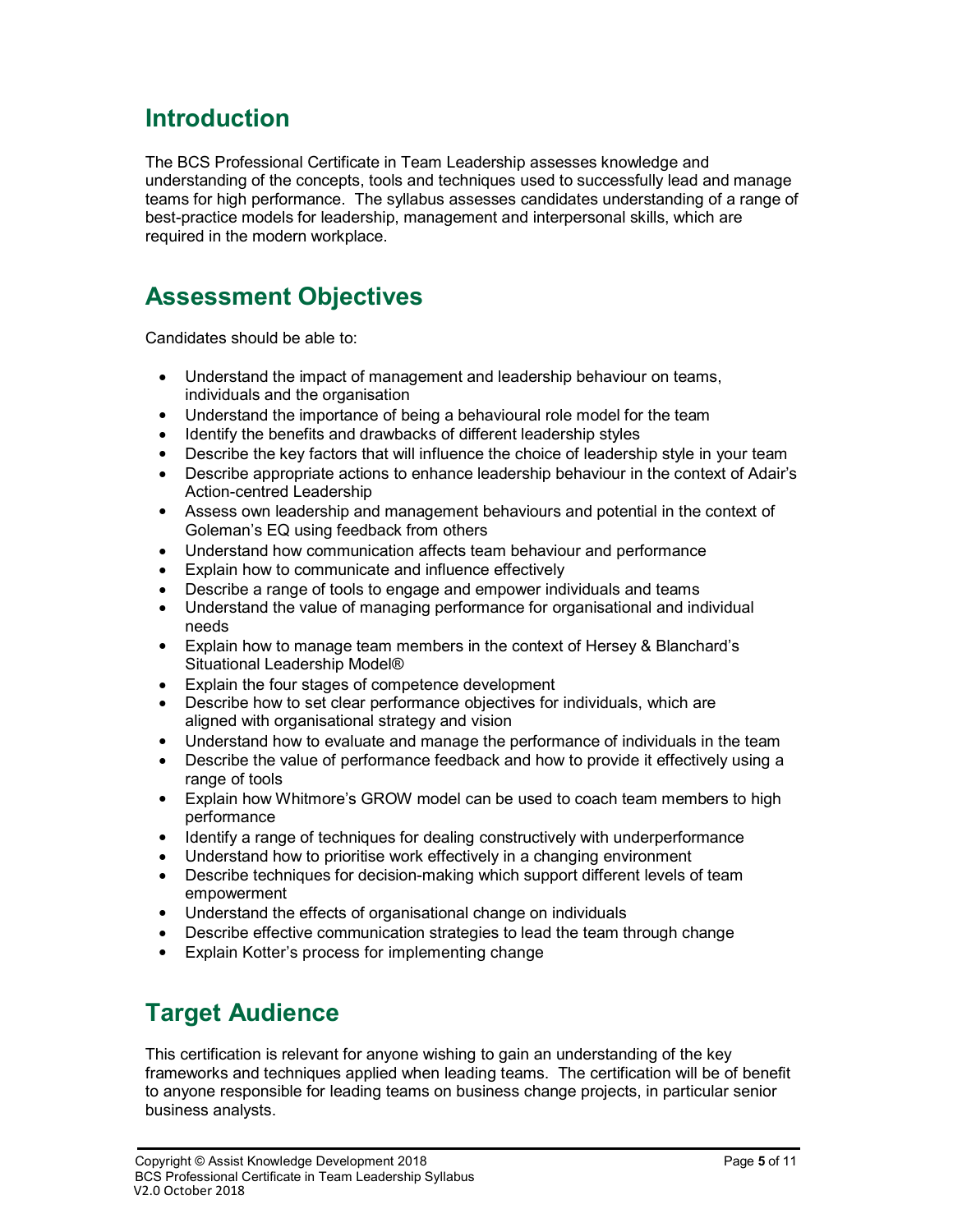### Eligibility for the Examination

There are no pre-requisites for sitting this examination although candidates should be prepared to be assessed in line with the objectives listed in the previous section. While not compulsory, it is recommended that candidates attend a BCS accredited training course.

### Duration and Format of the Examination

The format for the examination is a 90 minute examination. It consists of 40 multiple choice questions. The examination is closed book i.e. no materials can be taken into the examination room. The pass mark is 26/40 (65%).

### Additional time for candidates requiring Reasonable Adjustments due to a disability

Candidates may request additional time if they require reasonable adjustments. Please refer to the reasonable adjustments policy for detailed information on how and when to apply.

### Additional time for candidates whose language is not the language of the examination

If the examination is taken in a language that is not the candidate's native / official language then they are entitled to 25% extra time.

If the examination is taken in a language that is not the candidate's native / official language then they are entitled to use their own **paper** language dictionary (whose purpose is translation between the examination language and another national language) during the examination. Electronic versions of dictionaries will not be allowed into the examination room.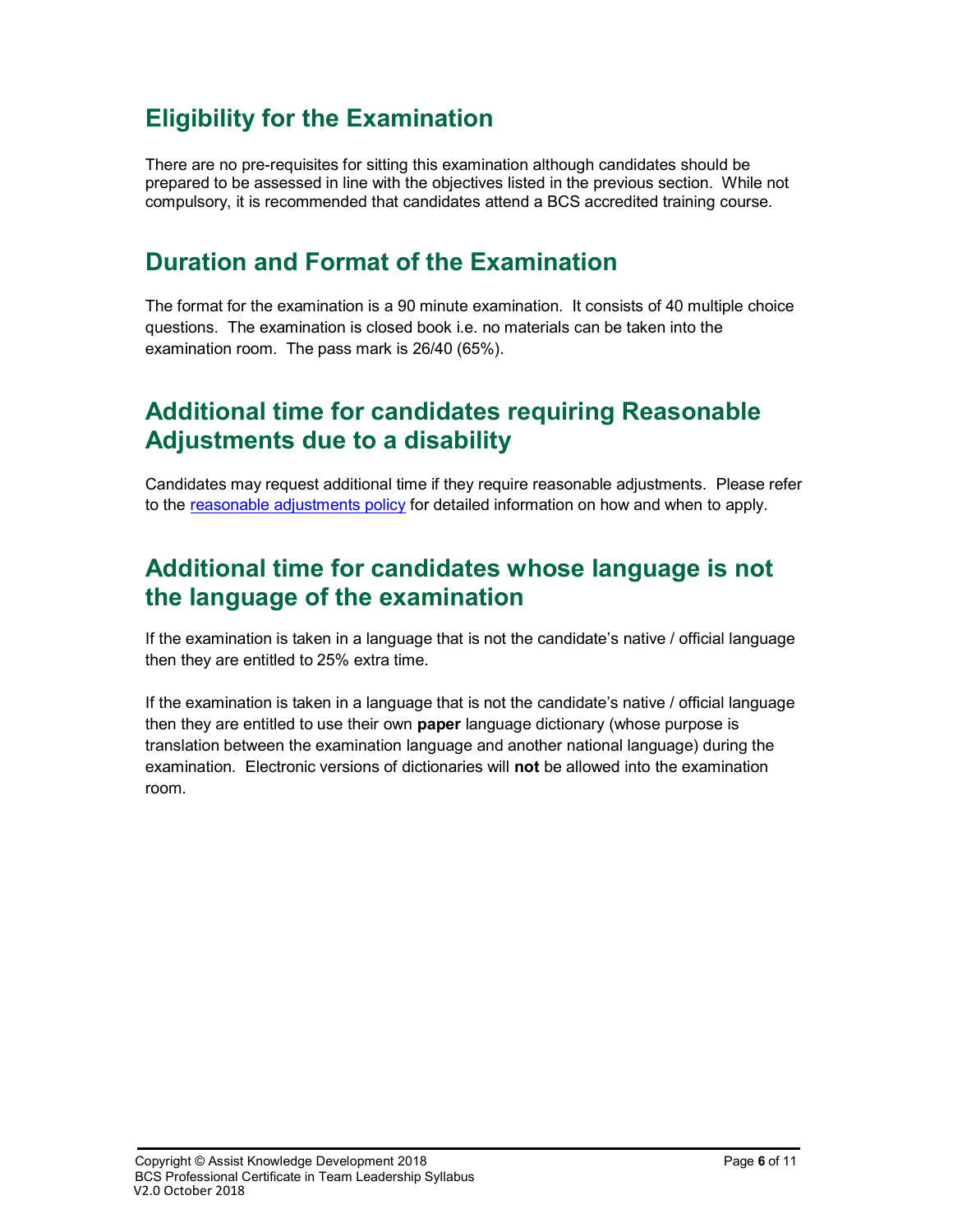### Format of the Examination

| <b>Type</b>             | 40 multiple choice questions                                                                                                                                                                                                                                                                                                                                                                                                                                                                                                                                   |
|-------------------------|----------------------------------------------------------------------------------------------------------------------------------------------------------------------------------------------------------------------------------------------------------------------------------------------------------------------------------------------------------------------------------------------------------------------------------------------------------------------------------------------------------------------------------------------------------------|
| Duration                | 1 Hour and 30 Minutes. Candidates are entitled to an additional<br>23 minutes if they are sitting an examination in a language that is<br>not their native/official language.                                                                                                                                                                                                                                                                                                                                                                                  |
| <b>Example Question</b> | A senior business analyst, Julia Preece, has taken over leadership<br>of a new team. Julia knows many of the team members and has<br>decided to adopt a friendly approach, treating them as peers<br>rather than her staff. Which of the following will be a problem for a<br>leader who adopts such a 'country club' leadership style as<br>defined in the Blake-Mouton grid?<br>A. Content workforce/low productivity<br>B. Discontented workforce/high productivity<br>C. Discontented workforce/low productivity<br>D. Content workforce/high productivity |
| Pre-requisites          | Accredited training is strongly recommended but is not a pre-<br>requisite                                                                                                                                                                                                                                                                                                                                                                                                                                                                                     |
| Supervised              | Yes                                                                                                                                                                                                                                                                                                                                                                                                                                                                                                                                                            |
| Open Book               | <b>No</b>                                                                                                                                                                                                                                                                                                                                                                                                                                                                                                                                                      |
| Pass Mark               | 26/40 (65%)                                                                                                                                                                                                                                                                                                                                                                                                                                                                                                                                                    |
| <b>Distinction Mark</b> | None                                                                                                                                                                                                                                                                                                                                                                                                                                                                                                                                                           |
| Calculators             | Calculators cannot be used during this examination                                                                                                                                                                                                                                                                                                                                                                                                                                                                                                             |
| Delivery                | Paper-based examination                                                                                                                                                                                                                                                                                                                                                                                                                                                                                                                                        |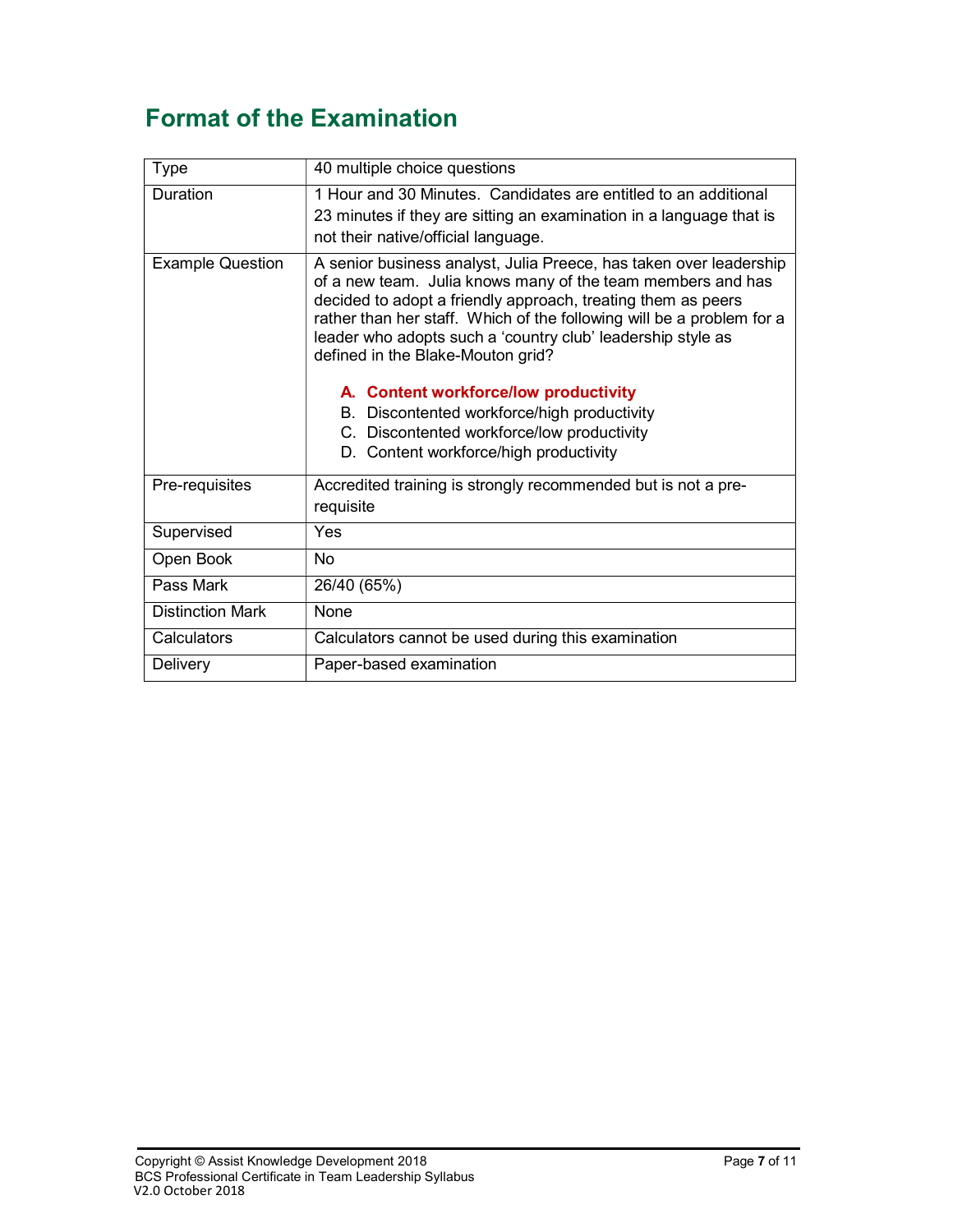### Syllabus

For each top-level area of the syllabus a percentage and K level is identified. The percentage is the exam coverage of that area, and the K level identifies the maximum level of knowledge that may be examined for that area.

#### 1. Leadership (10%, K4)

- 1.1 Definition of Leadership
- 1.2 Leadership Theories

#### 2. Team Leadership (15%, K4)

- 2.1 Responsibilities of the Team Leader
- 2.2 Leadership Styles
- 2.3 Action Centred Leadership

#### 3. Emotional Intelligence (5%, K4)

- 3.1 Building Trust
- 3.2 Concept of EQ
- 3.3 EI Competencies
- 3.4 Strategies for Developing Emotional Awareness

#### 4. Participative Leadership (12.5%, K4)

- 4.1 Team Engagement & Empowerment
- 4.2 Situational Leadership

#### 5. Positive Communication (20%, K4)

- 5.1 The Betari Box
- 5.2 Mehrabian's Rule
- 5.3 Thomas-Kilmann Conflict MODE Instrument<br>5.4 Communication Styles
- 5.4 Communication Styles
- 5.5 Influencing

#### 6. Managing Team Performance (17.5%, K4)

- 6.1 Definition of Performance
- 6.2 Development of competence
- 6.3 Setting Performance Objectives
- 6.4 Evaluating Performance
- 6.5 Situation-Behaviour-Impact model
- 6.6 Coaching for Performance

#### 7. Managing Time and Priorities (10%, K4)

- 7.1 **Identifying Priorities**
- 7.2 Managing Time
- 7.3 The Time Management Matrix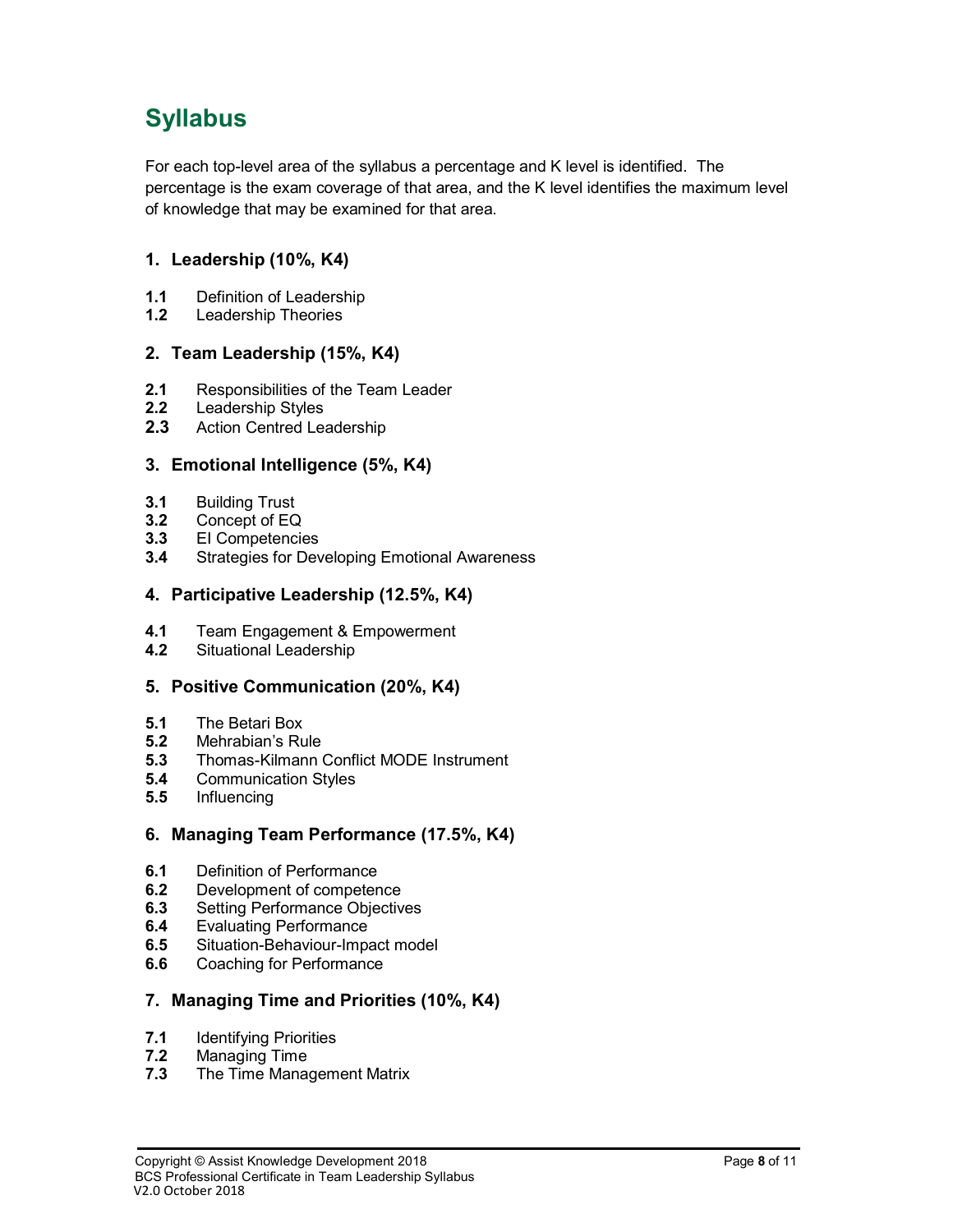#### 8. Leading Teams Through Change (10%, K4)

- 8.1 Impact of Change
- 8.2 The Change Curve
- 8.3 Communicating Change
- 8.4 Implementing Change

### Levels of Knowledge / SFIA Levels

This course will provide candidates with the levels of difficulty / knowledge skill highlighted within the following table, enabling them to develop the skills to operate at the levels of responsibility indicated. The levels of knowledge and SFIA levels are explained in on the website www.bcs.org/levels. The levels of knowledge above will enable candidates to develop the following levels of skill to be able to operate at the following levels of responsibility (as defined within the SFIA framework) within their workplace:

| Level          | <b>Levels of Knowledge</b> | <b>Levels of Skill and Responsibility (SFIA)</b> |
|----------------|----------------------------|--------------------------------------------------|
| K7             |                            | Set strategy, inspire and mobilise               |
| K <sub>6</sub> | Evaluate                   | Initiate and influence                           |
| K <sub>5</sub> | Synthesise                 | Ensure and advise                                |
| <b>K4</b>      | Analyse                    | Enable                                           |
| K3             | <b>Apply</b>               | <b>Apply</b>                                     |
| K <sub>2</sub> | Understand                 | <b>Assist</b>                                    |
| K1             | Remember                   | Follow                                           |

### Question Weighting

| <b>Syllabus Area</b>             | <b>Target number of questions</b> |
|----------------------------------|-----------------------------------|
| 1 - Leadership                   | $4(10\%)$                         |
| 2 - Team Leadership              | 6(15%)                            |
| 3 - Emotional Intelligence       | 2(5%)                             |
| 4 - Participative Leadership     | 5(12.5)                           |
| 5 - Positive Communication       | 8(20%)                            |
| 6 - Managing Team Performance    | 7(17.5)                           |
| 7 – Managing Time and Priorities | $4(10\%)$                         |
| 8 - Leading Teams Through Change | 4(10%)                            |
| <b>Total</b>                     | <b>40 Questions</b>               |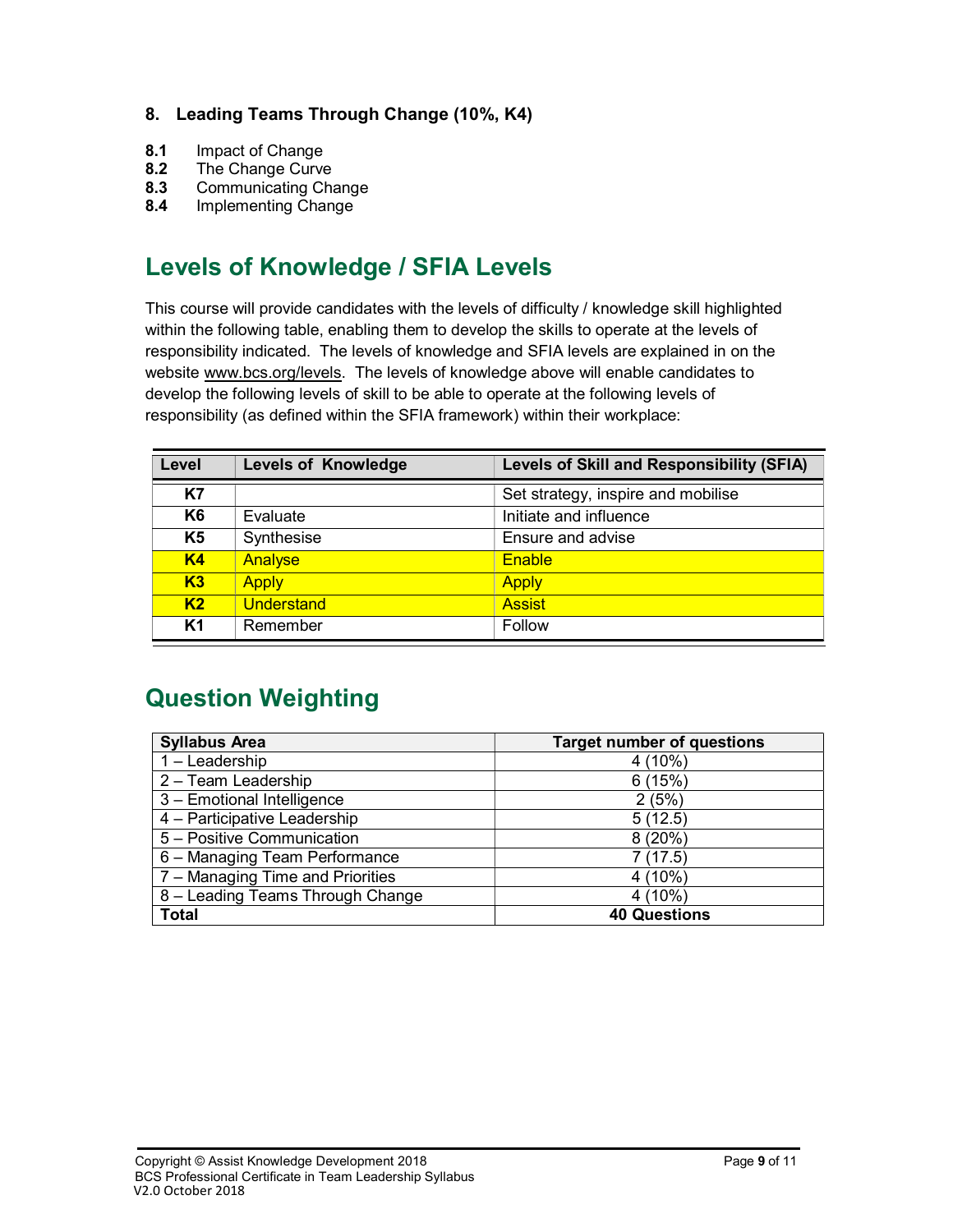### Recommended Reading List

| <b>Title</b>            | <b>Effective Leadership</b>                                                                          |
|-------------------------|------------------------------------------------------------------------------------------------------|
| <b>Author</b>           | Adair, John.                                                                                         |
| <b>Publisher</b>        | Pan                                                                                                  |
| <b>Publication Date</b> | 2009                                                                                                 |
| <b>ISBN</b>             | 978-0330504195                                                                                       |
| <b>Title</b>            | <b>The Progress Principle: Using Small Wins to Ignite Joy, Engagement,</b><br>and Creativity at Work |
| <b>Author</b>           | Amabile, Teresa and Kramer, Steven.                                                                  |
| <b>Publisher</b>        | <b>Harvard Business School Press</b>                                                                 |
| <b>Publication Date</b> | 2011                                                                                                 |
| <b>Title</b>            | The Managerial Grid: Key Orientations for Achieving Production<br>Through People (17th Edition)      |
| <b>Author</b>           | Blake, R.R. and Mouton, J.S.                                                                         |
| <b>Publisher</b>        | <b>Gulf Publishing Company</b>                                                                       |
| <b>Publication Date</b> | 1972                                                                                                 |
| <b>Title</b>            | Business Analysis Techniques: 99 essential tools for success (2 <sup>nd</sup><br>Edition)            |
| <b>Author</b>           | Cadle, James, Paul, Debra and Turner, Paul.                                                          |
| <b>Publisher</b>        | BCS, Learning and Development Limited                                                                |
| <b>Publication Date</b> | 2014                                                                                                 |
| <b>ISBN</b>             | 9781780172736                                                                                        |
| <b>Title</b>            | <b>Influence: The Psychology of Persuasion</b>                                                       |
| <b>Author</b>           | Cialdini, Robert B                                                                                   |
| <b>Publisher</b>        | <b>Harper Business</b>                                                                               |
| <b>Publication Date</b> | 2007                                                                                                 |
| <b>ISBN</b>             | 978-1780172736                                                                                       |
| <b>Title</b>            | <b>The 7 Habits of Highly Effective People</b>                                                       |
| <b>Author</b>           | Covey, Stephen R                                                                                     |
| <b>Publisher</b>        | Simon & Schuster Ltd                                                                                 |
| <b>Publication Date</b> | 2004                                                                                                 |
| <b>ISBN</b>             | 978-0684858395                                                                                       |
| <b>Title</b>            | The Speed of Trust: The One That Changes Everything                                                  |
| <b>Author</b>           | Covey, Stephen R                                                                                     |
| <b>Publisher</b>        | <b>Free Press</b>                                                                                    |
| <b>Publication Date</b> | 2008                                                                                                 |
| <b>ISBN</b>             | 978-1847392718                                                                                       |
|                         |                                                                                                      |
| <b>Author</b>           |                                                                                                      |
| <b>Publisher</b>        | <b>Bloomsbury Publishing plc</b>                                                                     |
| <b>Title</b>            | <b>Emotional Intelligence: Why It Can Matter More Than IQ</b><br>Goleman, D                          |